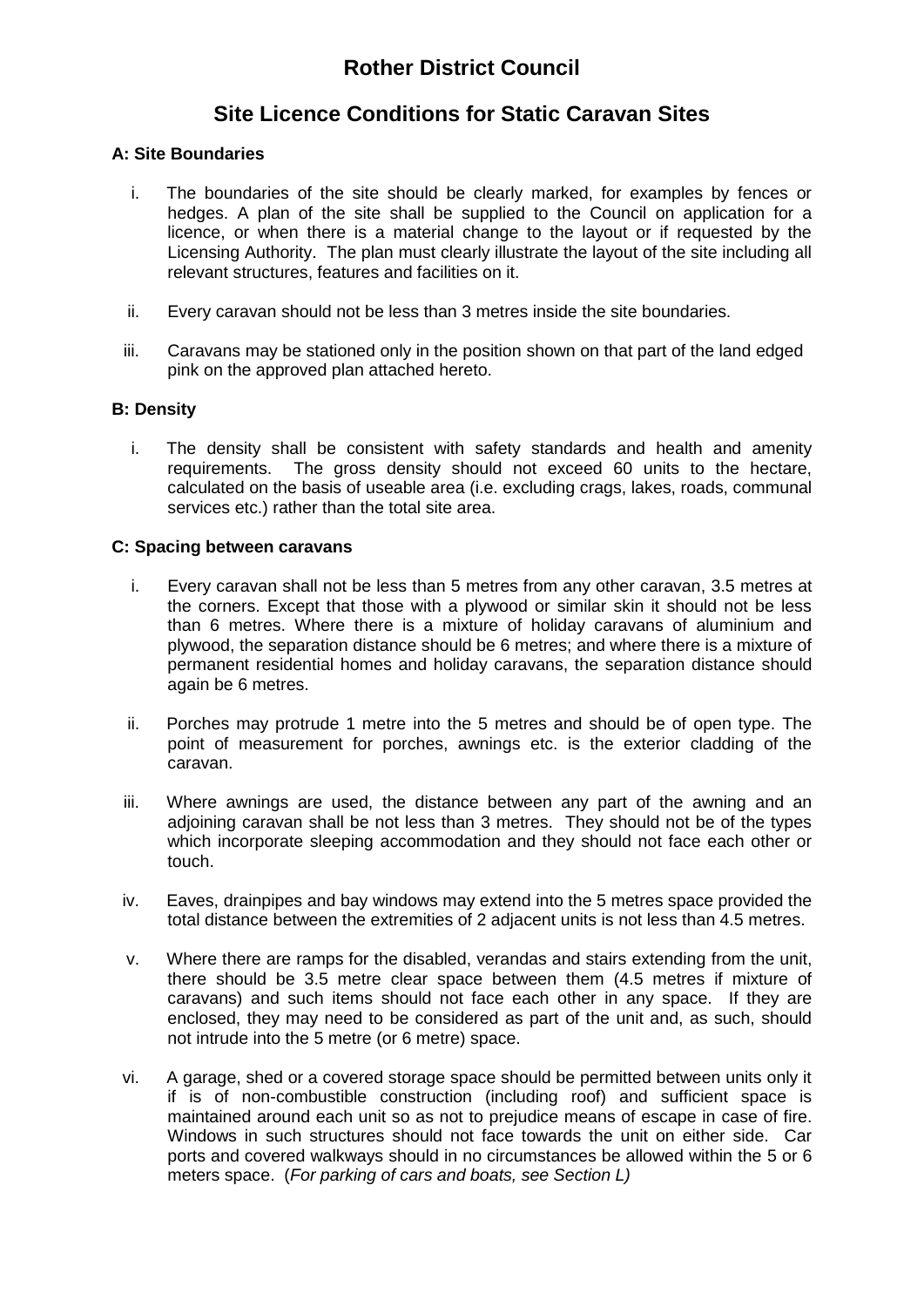#### **D: Roads, Gateways and Footpaths**

- i. Roads and pathways of adequate construction should be designed to provide adequate access and movement of vehicles, including fire appliances.
- ii. Roads should be provided so that no caravan is standing more than 50 metres from a road.
- iii. Where the approach to the caravan is across ground that may be difficult or dangerous to negotiate in wet weather, each standing should be connected to a carriageway or footpath with a hard surface.
- iv. Roads should be not less than 3.7 metres wide or if they form part of a clearly marked one way system, 3 metres wide.
- v. Gateways should be a minimum of 3.1 metres wide and have a minimum height clearance of 3.7 metres.
- vi. Footpaths should not be less than 0.75 metres wide.
- vii. Roads should have no overhead cable less than 4.5 metres above the ground.
- viii. Roads and footpaths should be suitably lit taking into account the needs and characteristics of the site.
- ix. Emergency vehicle routes within the site should be kept clear of obstructions at all times.

#### **E: Hard Standings**

- i. Every caravan must stand on a hard standing of suitable material, which should extend over the whole area occupied by the caravan placed on it and should project a sufficient distance outwards from the entrance or entrances of the caravan to enable occupants to enter and leave safely.
- ii. The hard standings must be constructed to current industry guidance.

#### **F: Compliance with the Regulatory Reform (Fire Safety) Order**

A suitable and sufficient Fire Risk Assessment of the site and reviewed annually. Significant findings identified must be acted upon.

Provide a site specific Emergency Evacuation Plan.

Make available the latest version of the fire risk assessment for inspection by relevant authorities.

The following provides a benchmark of the sort of preventative and protective measure that may be necessary following completion of a fire risk assessment.

- **Provision of suitably located, conspicuously marked fire points with adequate** firefighting provisions (as a guide each unit to be located within 50 metres of a fire point)
- Each fire point to exhibit a conspicuous notice indicating the action to be taken in case of fire and the location of the nearest telephone.
- **Each caravan to have adequate fire prevention equipment (fire extinguishers, fire** blankets, smoke and carbon monoxide detectors)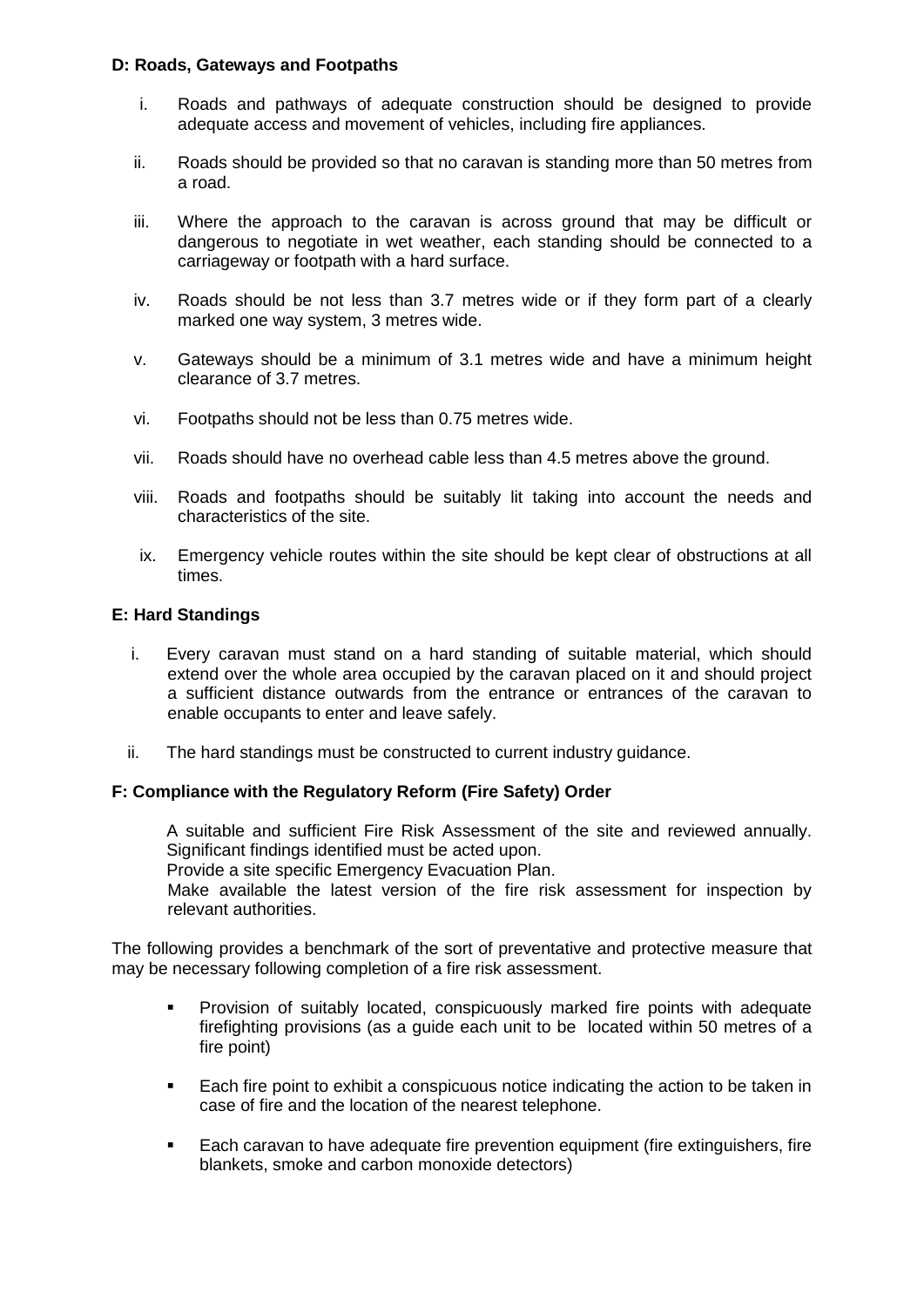- A suitable means of raising the alarm in the event of a fire, taking into account the size and layout of the site.
- Any firefighting equipment provided on site should be installed, tested and maintained in working order by a competent person. Records must be kept for inspection by the Site Licensing Authority.
- Regular site audits to ensure spacing distances are to be maintained. Records to be kept to demonstrate results of audits.
- Emergency vehicles should be able to secure access to the site at all times (within 50 metres of any unit).
- Regular site audits to ensure spacing distances are being maintained. Records to be kept to demonstrate results of the audits.

Site Operators should seek the advice of East Sussex Fire and Rescue Service on the above, the enforcing authority.

#### **G: Supply and storage of Liquid Petroleum Gas.**

- i. Liquid Petroleum Gas (LPG) storage facilities and installations shall meet current Statutory Requirements, Relevant Standards and Industry Codes of Practice.
- ii. The location of LPG cylinders must not impede access or removal in the event of an emergency.
- iii. Any work on gas installations and appliances shall be carried out only by persons who are competent to do the particular type of work being undertaken, in accordance with current relevant statutory requirements.
- iv. Any relevant certificates shall be provided to the Site Licensing Authority at their request.

#### **H: Electrical Installations**

- i. Sites must be provided with an electricity supply sufficient in all respects to meet all reasonable demands of the caravans situated on them.
- ii. Electrical installations must be designed, installed, tested, inspected and maintained in accordance with the provisions of the current relevant statutory requirements.
- iii. Any work on electrical installations and appliances shall be carried out only by persons who are competent to do the particular type of work being undertaken, in accordance with relevant statutory requirements.
- iv. Any relevant certificates shall be provided to the Licensing Authority at their request.
- v. At sites with overhead electric lines, suitable warning notices should be displayed at the site entrance(s) and on supports for the line. Where appropriate, these should warn against the danger of contact between the lines and fishing lines and the masts and dinghies.

#### **I : Water Supply**

i. The site shall have an adequate wholesome drinking water supply, which shall be in accordance with all current legislation, regulations and relevant British or European Standards.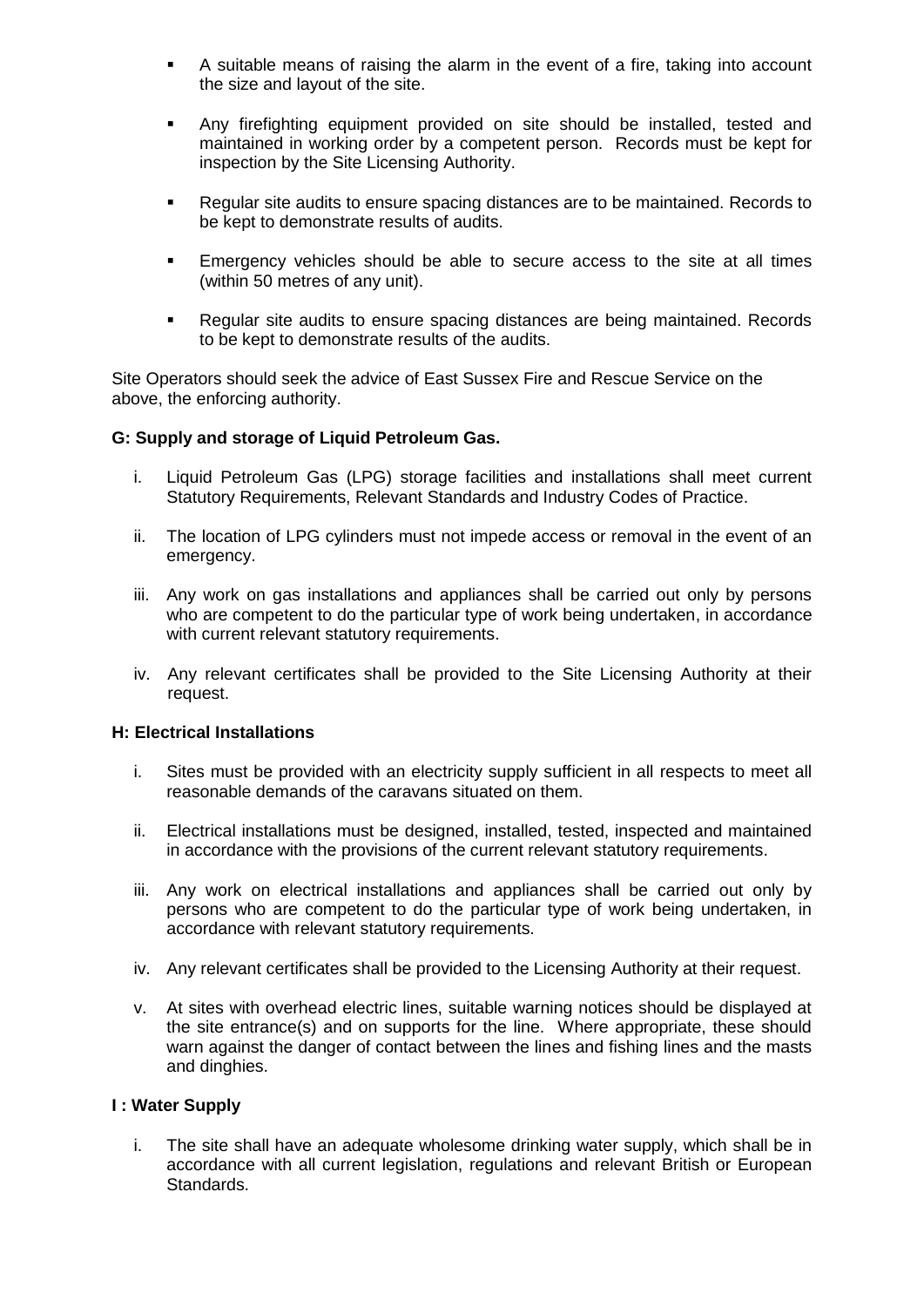ii. All repairs and improvements/alterations to water supplies and installations shall be carried out to comply with current legislation and British or European Standards. Work on water supplies and installations shall be carried out only by persons who are qualified in the particular type of work being undertaken and in accordance with current relevant legislation and British or European Standards.

#### **J : Drainage, Sanitation and Washing Facilities**

- i. Each caravan, wherever possible, should have its own water supply, water closet, bath or shower, basin with hot and cold water supplies. If applicable, each standing should have its own connection to the foul drainage system and shall be capable of being made airtight when the caravan is not there.
- ii. For caravans without such facilities, communal blocks shall be provided on at least the following scale and with adequate hot and cold water provision;

| Men             | 1 WC and 1 Urinal per 15 caravans         |
|-----------------|-------------------------------------------|
| Women           | 2 WCs per 15 caravans                     |
| Washbasins      | 1 for each WC or group of WCs             |
| Showers or Bath | 1 for men and 1 for women per 20 caravans |

Communal WCs must be sited conveniently so that all the site occupants may have reasonable access to one by means of a road or footpath.

Communal facilities are to be constructed in such a manner and of such materials that they are easily cleansed. All facilities should be maintained in a clean and sanitary condition.

- iii. Satisfactory provision shall be made for foul drainage either by connection to a public sewer or sewage treatment works or by discharge to a properly constructed septic tank or cesspool approved by the Council. Foul drainage systems should be maintained in good order and clean condition.
- iv. The site should have provision for the adequate disposal of surface and ground water, to prevent discharge of surface and groundwater to the public foul sewer and the pooling of water above ground during normal rainfall conditions.

#### **K : Refuse Storage and Disposal**

- i. Every caravan standing shall have an adequate number of suitable non-combustible refuse bins with close-fitting lids. A plastic bag system may be provided as an alternative but must be protected against attack by animals and birds. Wherever possible recycling facilities shall be provided.
- ii. Where communal refuse bins are provided, these should be of similar construction and housed within a properly constructed bin store.
- iii. Arrangements should be made for bins to be emptied regularly and the contents disposed of in accordance with all current legislation and regulation.

#### **L : Parking**

- i. Suitably surfaced parking spaces shall be provided to meet the requirements of residents and visitors.
- ii. One car only may be parked between adjoining caravans provided that the door to the caravan is not obstructed.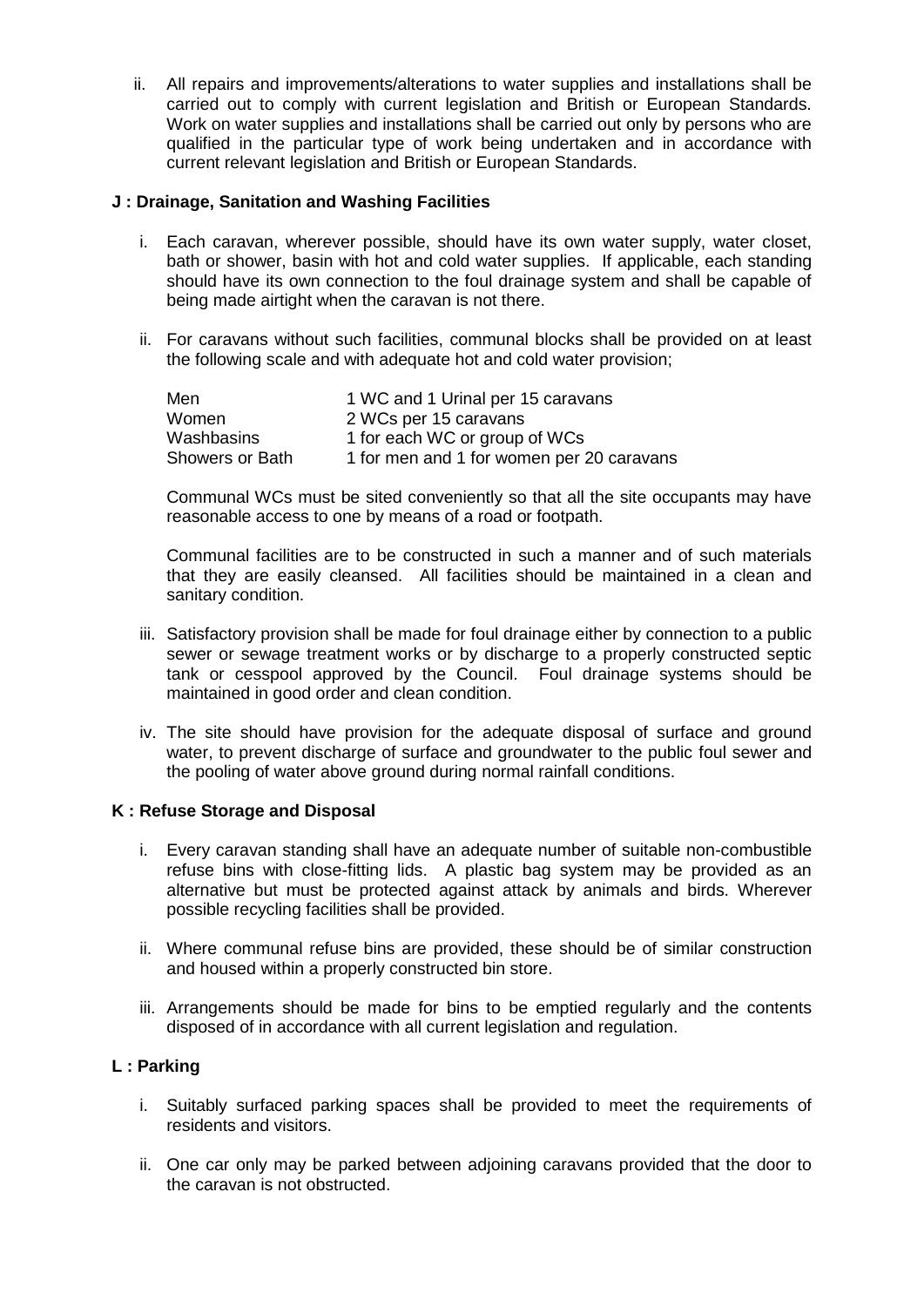iii. Plastic or wooden boats should not be parked between units.

#### **M: Recreational spaces**

i. Space equivalent to about one-tenth of the total area should be allocated for children's games and/or other recreational purposes.

These may be omitted where the Council agrees that suitable alterative, publicly provided recreational facilities are readily accessible.

#### **N: Trees and Bushes etc.**

Long grass and vegetation shall be cut at frequent and regular intervals when necessary to prevent if becoming a fire hazard to caravans, buildings or other installations on the site. Any cuttings shall be removed from the vicinity of caravans.

No fences or barriers of any description whatsoever are to be erected between caravans.

#### **O: Notices**

A suitable sign should be displayed prominently at the site entrance indicating the name of the site.

Notice and a plan should be displayed on the site setting out the action to be taken in the event of an emergency. They shall show where the police, fire service, ambulance and local doctors can be contacted, and the location of the nearest public telephone. The notices shall also give the name and location/telephone number of the site licence holder or their accredited representative.

Notice should be displayed on site detailing the evacuation plans/points in the event of extreme weather conditions.

At sites subject to flood risk, warning notices should be displayed giving advice about the operation of the flood warning system.

A copy of the site licence with its conditions should be displayed prominently on the site or the front page of the licence and details of where the full licence conditions can be viewed.

All notices shall be suitably protected from the weather and displayed, where, possible out of the direct rays of the sun, preferably in areas lit by artificial lighting.

#### **P: General**

The only structures which may be stationed or erected or placed on the land and used for human habitation are those that satisfy the definitions of a caravan within the Act.

No tent, vehicle or other structure whatsoever, save structures required to comply with the conditions of the site licence, shall be stationed or erected on the site except without the consent of the Council and without prejudice to the generality of the foregoing, no railway vehicles, tramcars, omnibus bodies, aeroplane fuselages or similar structures, whether on wheels or not and howsoever adapted, shall be stationed or erected on the land. The granting of such consent by the Council will not relieve the applicant from also obtaining Planning Permission or Building Regulations approval as may be required from the appropriate authority.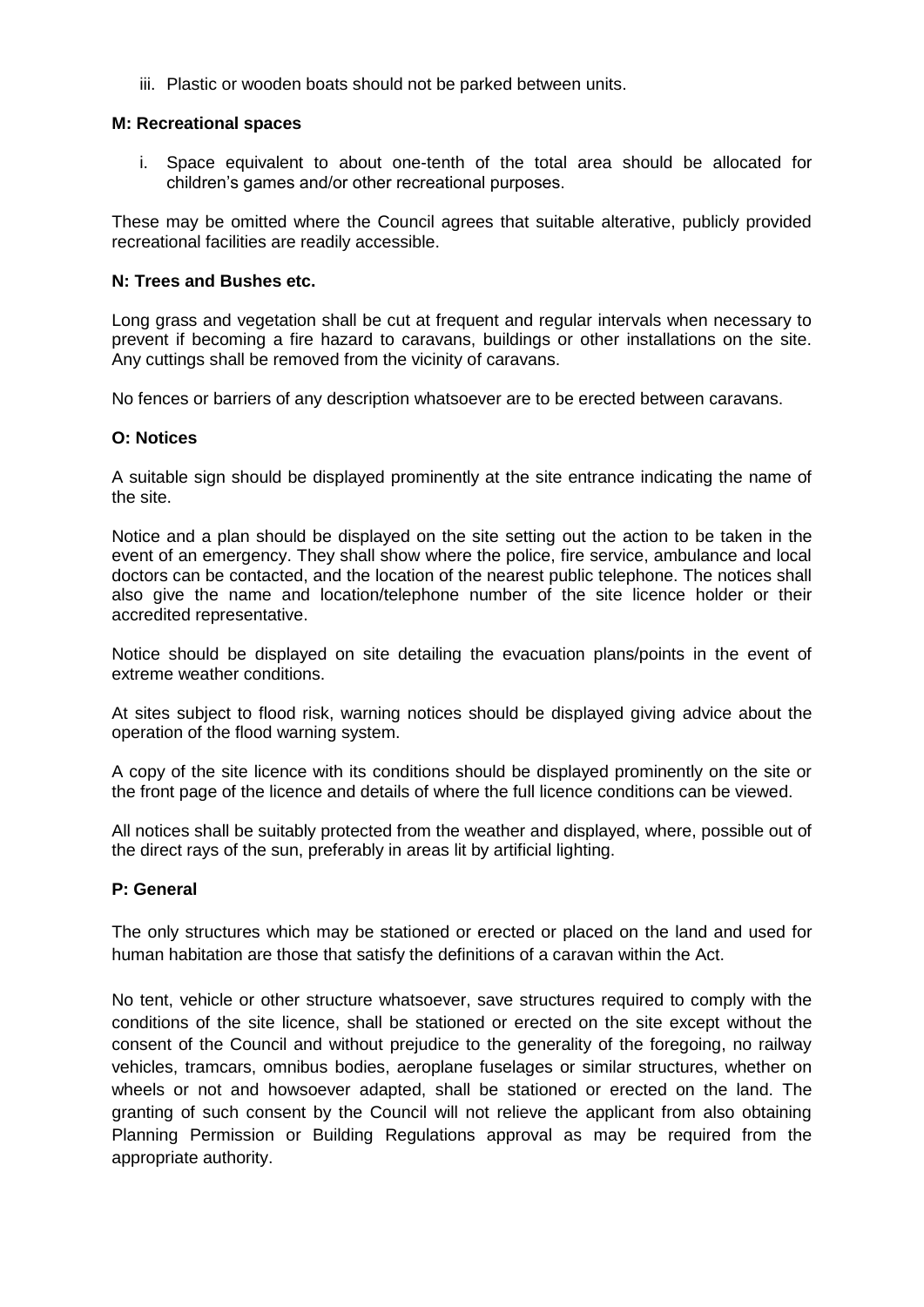All caravans stationed on the site shall be maintained in a good state of decorative, structural and mechanical repair and be kept in a clean condition.

All services, appliances, facilities, amenities, other buildings and structures on the site, play or other equipment, telephones if provided, and the site itself shall be maintained in good repair, in good order, in a clean, safe, sanitary condition and free from accumulations at all times.

The Licence holder shall take all reasonable steps to prevent disorderly conduct on the site and to prevent noise or other nuisance likely to disturb the neighbourhood.

#### **Q: Register [may be deleted if a licence holder objects and proposes a suitable alternative unless the condition is included in the previous licence or there is evidence that the site is not being occupied for holiday use only]**

Maintain a register of all persons (but not including the children of guardians and parents) occupying the site, overnight including: When they arrived and departed; Their permanent home address; Their vehicle registrations (if applicable)

Adults occupying the site shall be required to provide two proofs of their permanent home address, which is to be recorded by the site operator. The records are to be open for inspection by an authorised officer at all reasonable times.

Proof of permanent home address shall include: A current Council Tax bill A driving licence NHS card Utility Bill Home Insurance Documents

**R:** Have a written emergency plan to deal with fires, floods and gales. All Caravans are to be securely anchored to the ground during high winds.

#### **S: Site Specific Conditions**

[Local conditions relating to the individual site to be inserted here]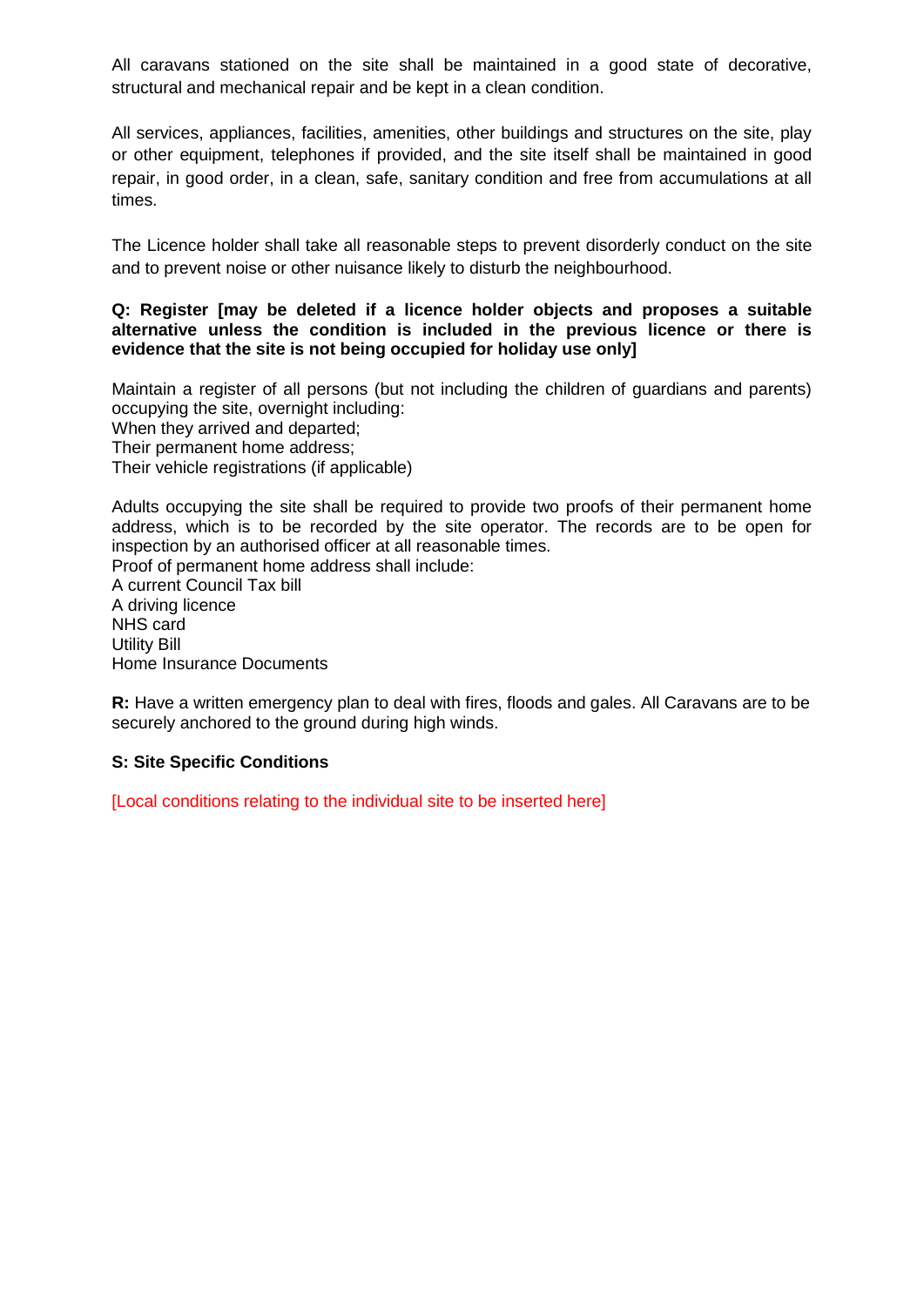# **Permanent Residential Units**

(Based on Model Standards 2008 for Caravan Sites in England)

# **1. The Boundaries and Plan of the Site**

- (i) The boundaries of the site from any adjoining land shall be clearly marked by a man made or natural feature.
- (ii) No caravan or combustible structure shall be positioned within 3 metres of the boundary of the site.
- (iii) (a) A plan of the site shall be supplied to the local authority upon the application for a licence and, thereafter whenever there is a material change to the boundaries or layout of the site, or at any other time on the demand of the local authority.
	- (b) The plan supplied must clearly illustrate the layout of the site including all relevant structures, features and facilities on it and shall be of suitable quality.

# **2. Density, Spacing and Parking Between Caravans**

- (i) Except in the case mentioned in sub paragraph (iii) and subject to sub paragraph (iv), every caravan must where practicable be spaced at a distance of no less than 6 metres (the separation distance) from any other caravan which is occupied as a separate residence.
- (ii) No caravan shall be stationed within 2 metres of any road or communal car park within the site or more than 50 metres from such a road within the site.
- (iii) Where a caravan has retrospectively been fitted with cladding from Class 1 fire rated materials to its facing walls, then the separation distance between it and an adjacent caravan may be reduced to a minimum of 5.25 metres.
- $(iv)$  In any case mentioned in subparagraph  $(i)$  or  $(iii)$ :
	- (a) A porch attached to the caravan may protrude one metre into the separation distance and must not exceed 2 metres in length and 1 metre in depth. The porch must not exceed the height of the caravan. Where a porch is installed only one door may be permitted at that entrance to the home, either on the porch or on the home.
	- (b) Eaves, drainpipes and bay windows may extend into the separation distance provided the total distance between the extremities of two facing caravans is not less than 5 metres, except where sub paragraph (iii) applies in which case the extension into the separation distance shall not exceed 4.25 metres.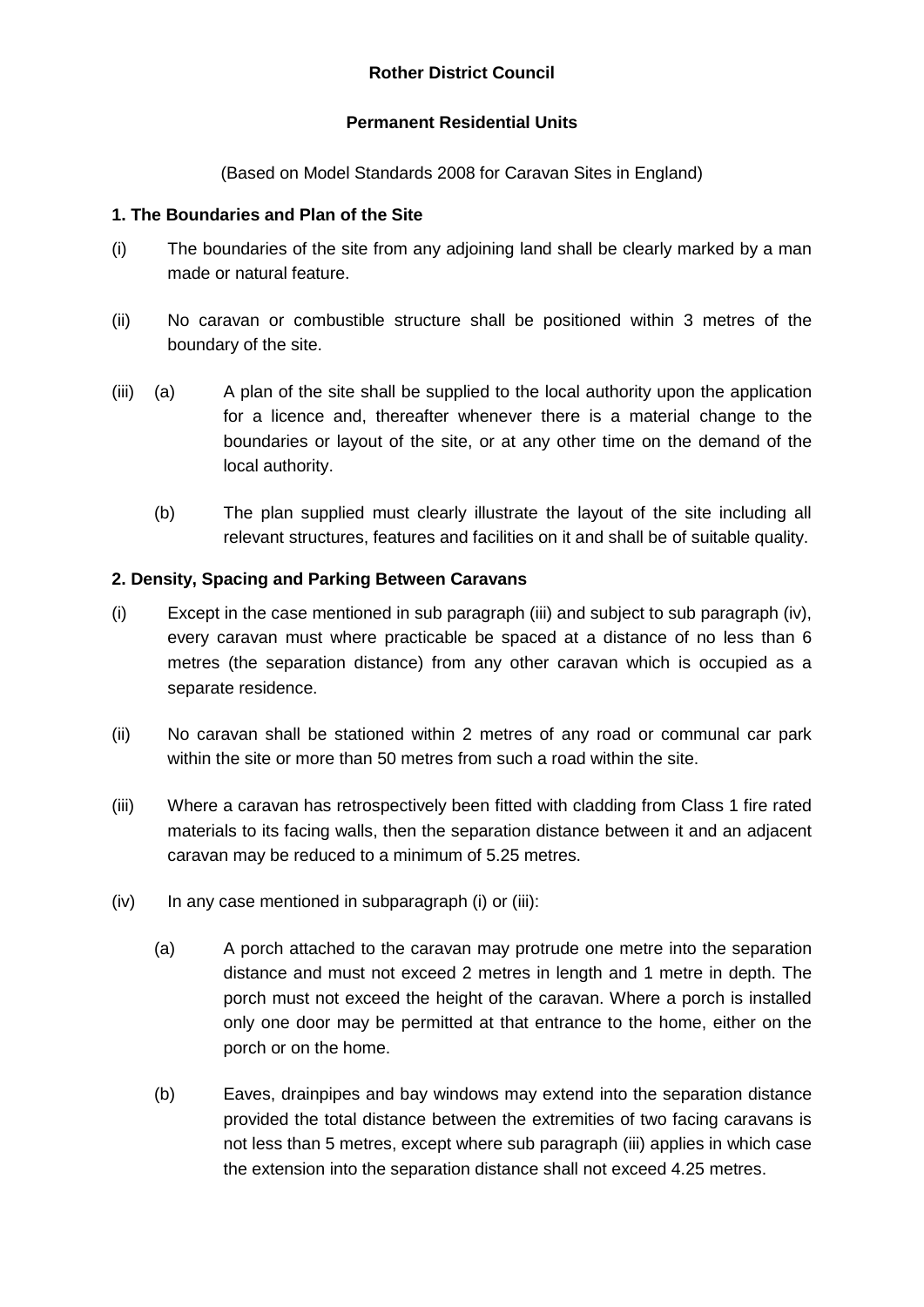- (c) Any structure including steps, ramps, etc (except a garage or car port), which extends more than 1 metre into the separation distance shall be of noncombustible construction. There should be a 4.5 metre clear distance between any such structure and any adjacent caravan.
- (d) A garage or car port may only be permitted within the separation distance if it is of non-combustible construction.
- (e) Windows in structures within the separation distance shall not face towards the caravan on either side.
- (f) Fences and hedges, where allowed and forming the boundary between adjacent caravans, should be a maximum of 1 metre high.
- (g) Private cars may be parked within the separation distance provided that they do not obstruct entrances to caravans or access around them and they are a minimum of 3 metres from an adjacent caravan.
- (v) The density of caravans on a site shall be determined in accordance with relevant health and safety standards and fire risk assessments.

### **3. Roads, Gateways and Overhead Cables**

- (i) Roads shall be designed to provide adequate access for emergency vehicles and routes within the site for such vehicles must be kept clear of obstruction at all times.
- (ii) New roads shall be constructed and laid of suitable bitumen macadam or concrete with a suitable compacted base.
- (iii) All roads shall have adequate surface water/storm drainage.
- (iv) New two way roads shall not be less than 3.7 metres wide, or if they are designed for and used by one way traffic, not less than 3 metres wide.
- (v) One-way systems shall be clearly signposted.
- (vi) Where existing two way roads are not 3.7 metres wide, passing places shall be provided where practical.
- (vii) Vehicular access and all gateways to the site must be a minimum of 3.1 metres wide and have a minimum height clearance of 3.7 metres.
- (viii) Roads shall be maintained in a good condition.
- (ix) Cable overhangs must meet the statutory requirements.

#### **4. Footpaths and Pavements**

(i) Every caravan shall be connected to a road by a footpath with a hard surface which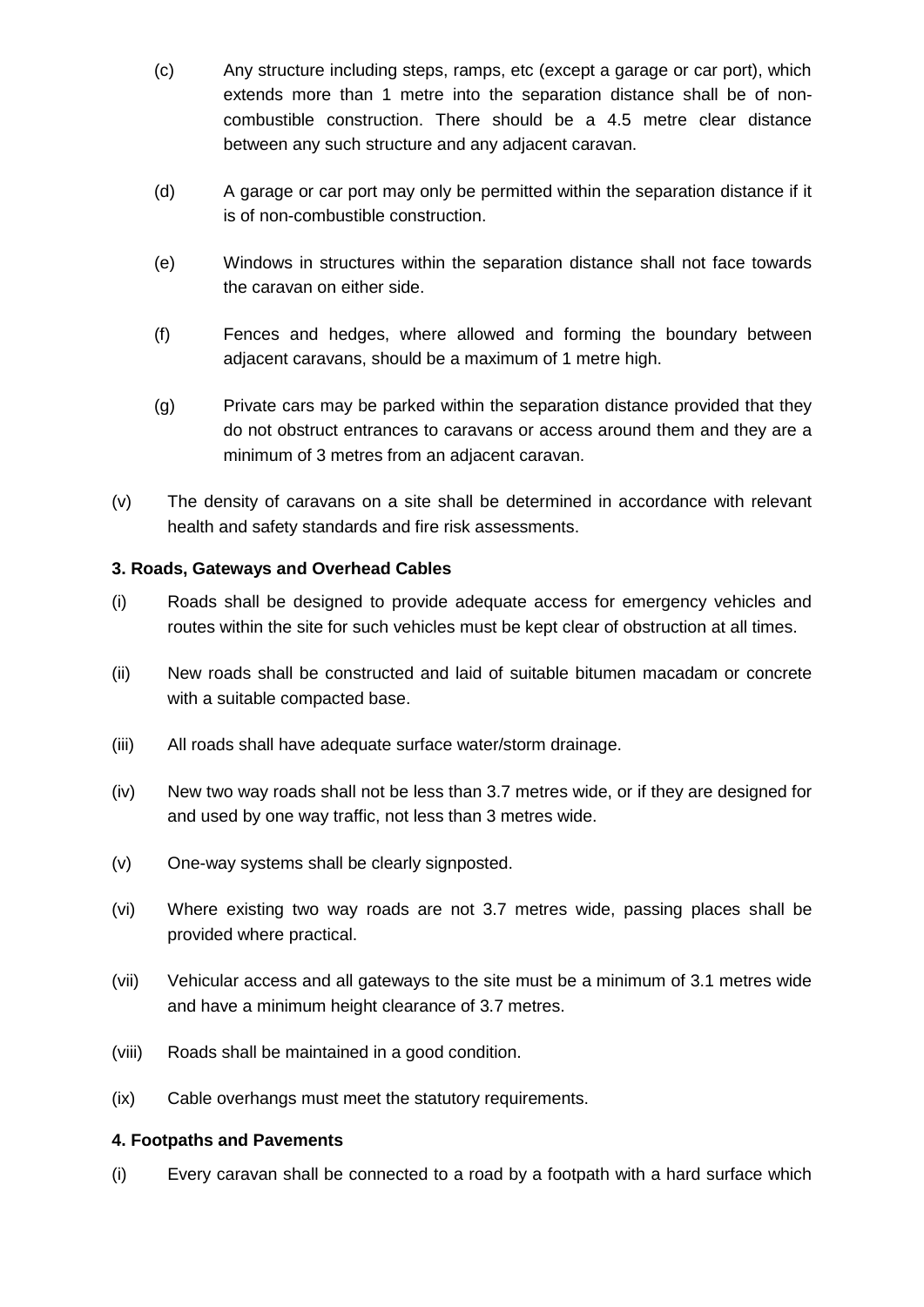shall be maintained in good condition.

(ii) Where practicable, communal footpaths and pavements shall not be less than 0.9 metres wide.

# **5. Lighting**

Roads, communal footpaths and pavements shall be adequately lit between dusk and dawn to allow the safe movement of pedestrians and vehicles around the site during the hours of darkness.

# **6. Bases**

- (i) Every unit must stand on a concrete base or hard-standing.
- (ii) The base must extend over the whole area occupied by the unit, and must project a sufficient distance outwards from its entrance or entrances to enable occupants to enter and leave safely. The hard standings must be constructed to the industry guidance, current at the time of siting, taking into account local conditions.

# **7. Maintenance of Common Areas, including Grass, Vegetation and Trees**

- (i) Every part of the site to which the public have access shall be kept in a clean and tidy condition.
- (ii) Every road, communal footpath and pavement on the site shall be maintained in a good condition, good repair and clear of rubbish.
- (iii) Grass and vegetation shall be cut and removed at frequent and regular intervals.
- (iv) Trees within the site shall (subject to the necessary consents) be maintained.
- (v) Any cuttings, litter or waste shall be removed from the immediate surrounds of a pitch.

# **8. Supply & Storage of Gas etc**

- (i) Gas (including natural gas) and oil installations, and the storage of supplies shall meet current statutory requirements, relevant Standards and Codes of Practice.
- (ii) Liquefied Petroleum Gas cylinders must not be positioned or secured in such a way as to impede access or removal in the event of an emergency.

# **9. Electrical Installations**

- (i) On the site there shall be installed an electricity network of adequate capacity to meet safely all reasonable demands of the caravans and other facilities and services within it.
- (ii) The electrical network installations shall be subject to regulation under current relevant legislation and must be designed, installed, tested, inspected and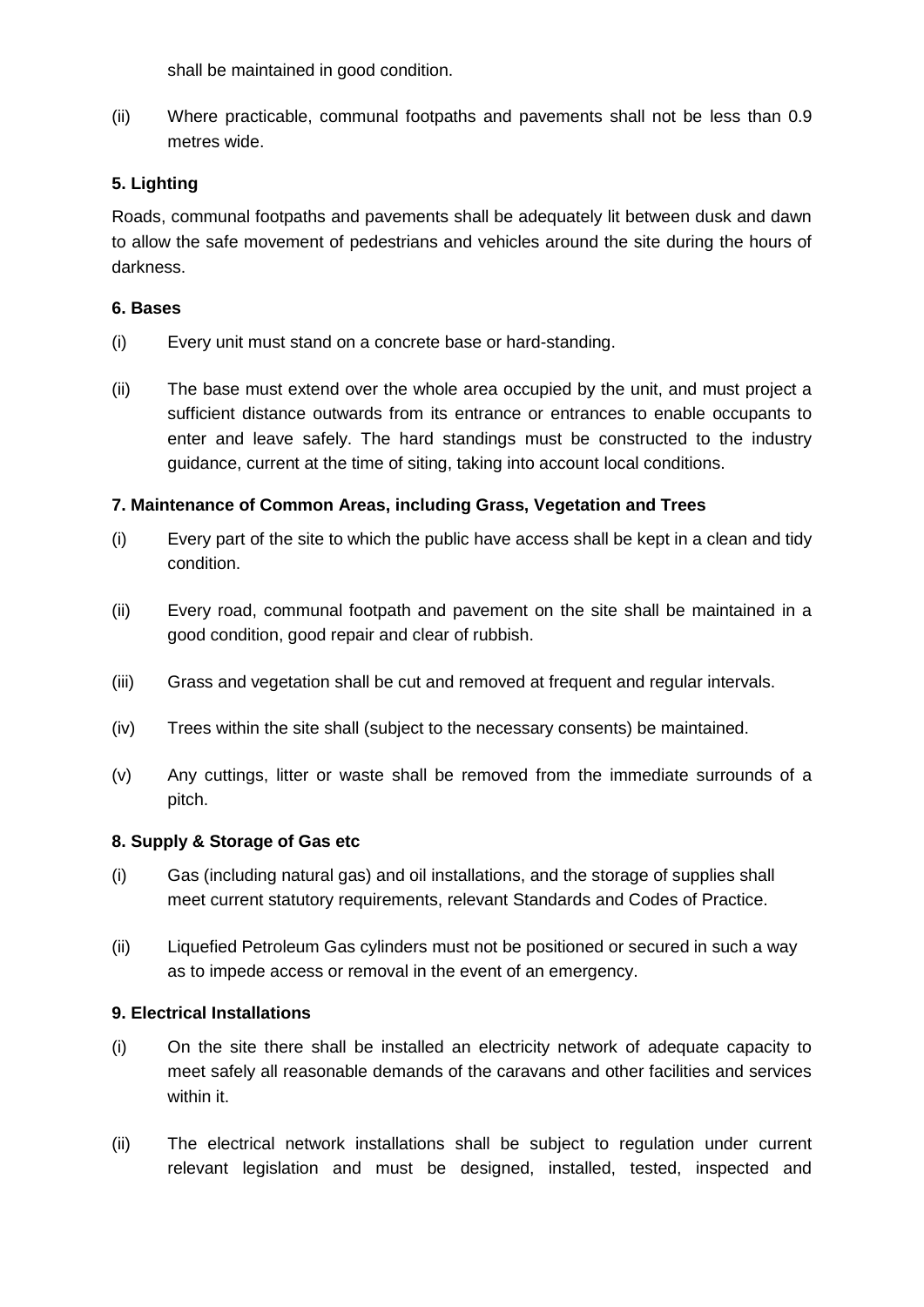maintained in accordance with the provisions of the current relevant statutory requirements.

- (iii) Any work on electrical installations and appliances shall be carried out only by persons who are competent to do the particular type of work being undertaken, in accordance with current relevant statutory requirements.
- (iv) Any work on the electrical network within the site shall be done by a competent person fully conversant with the appropriate statutory requirements.

# **10. Water Supply**

- (i) All pitches on the site shall be provided with a water supply sufficient in all respects to meet all reasonable demands of the caravans situated on them.
- (ii) All new water supplies shall be in accordance with all current legislation, regulations and relevant British or European Standards.
- (iii) All repairs and improvements to water supplies and installations shall be carried out to conform with current legislation and British or European Standards.
- (iv) Work on water supplies and installations shall be carried out only by persons who are qualified in the particular type of work being undertaken and in accordance with current relevant legislation and British or European Standards.

### **11. Drainage and Sanitation**

- (i) Surface water drainage shall be provided where appropriate to avoid standing pools of water.
- (ii) There shall be satisfactory provision for foul and waste water drainage either by connection to a public sewer or sewage treatment works or by discharge to a properly constructed septic tank or cesspool approved by the local authority.
- (iii) All drainage and sanitation provision shall be in accordance with all current legislation and British or European Standards.
- (iv) Work on drains and sewers shall be carried out only by persons who are qualified in the particular type of work being undertaken and in accordance with current legislation and British or European standards.

#### **12. Domestic Refuse Storage & Disposal**

- (i) Where communal refuse bins are provided these shall be non-combustible and housed within a properly constructed bin store.
- (ii) All refuse disposal shall be in accordance with all current legislation and regulations.

# **13. Communal Vehicular Parking**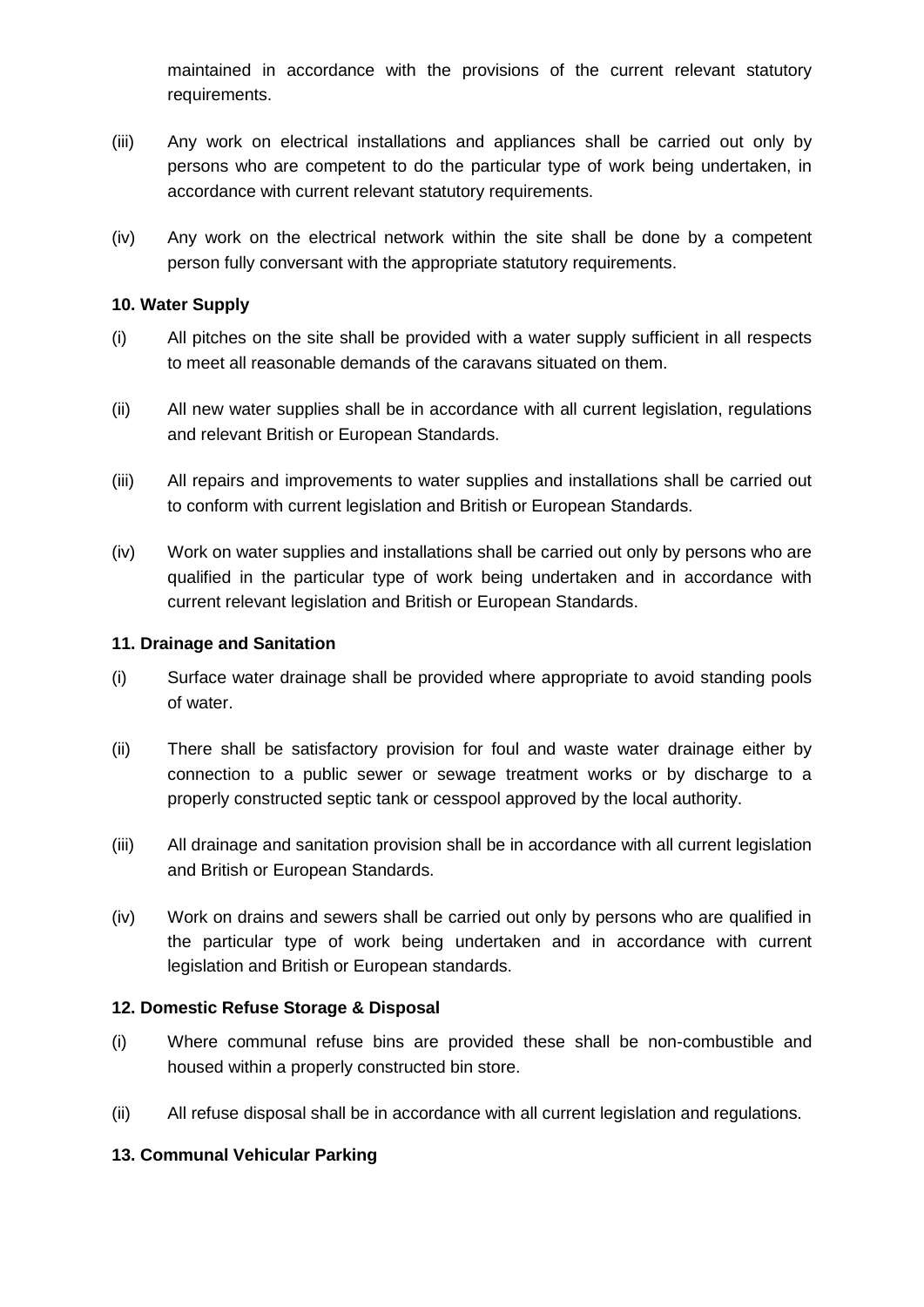Suitably surfaced parking spaces shall be provided to meet the requirements of residents and their visitors.

# **14. Communal Recreation Space**

On sites where it is practical to do so, suitable space equivalent to about one tenth of the total area of the site shall be allocated for recreational purposes.

#### **15. Notices and Information**

- (i) The name of the site shall be displayed on a sign in a prominent position at the entrances to the site together with the current name, address and telephone number of the licence holder and manager and emergency contact details, a copy of the site licence or the front page of the said licence and details of where the full licence and other information required to be available under this standard can be viewed and between which times (if not displayed on the notice board).
- (ii) A current plan of the site with roads and pitches marked on it shall be prominently displayed at the entrances to it.
- (iii) A copy of the current site licence shall be available for inspection in a prominent place on the site.
- (iv) In addition at the prominent place the following information shall also be available for inspection at the prominent place:
	- (a) A copy of the most recent periodic electrical inspection report.
	- (b) A copy of the site owner's certificate of public liability insurance.
	- (c) A copy of the local flood warning system and evacuation procedures, if appropriate.
	- (d) A copy of the fire risk assessment made for the site.
- (v) All notices shall be suitably protected from the weather and from direct sunlight.

#### **16. Flooding**

- (i) The site owner shall establish whether the site is at risk from flooding by referring to the Environment Agency's Flood Map.
- (ii) Where there is risk from flooding the site owner shall consult the Environment Agency for advice on the likelihood of flooding, the depths and velocities that might be expected, the availability of a warning service and on what appropriate measures to take.

# **17. Requirement to Comply with the Regulatory Reform (Fire Safety) Order 2005**

The site owner shall make available the latest version of the fire risk assessment carried out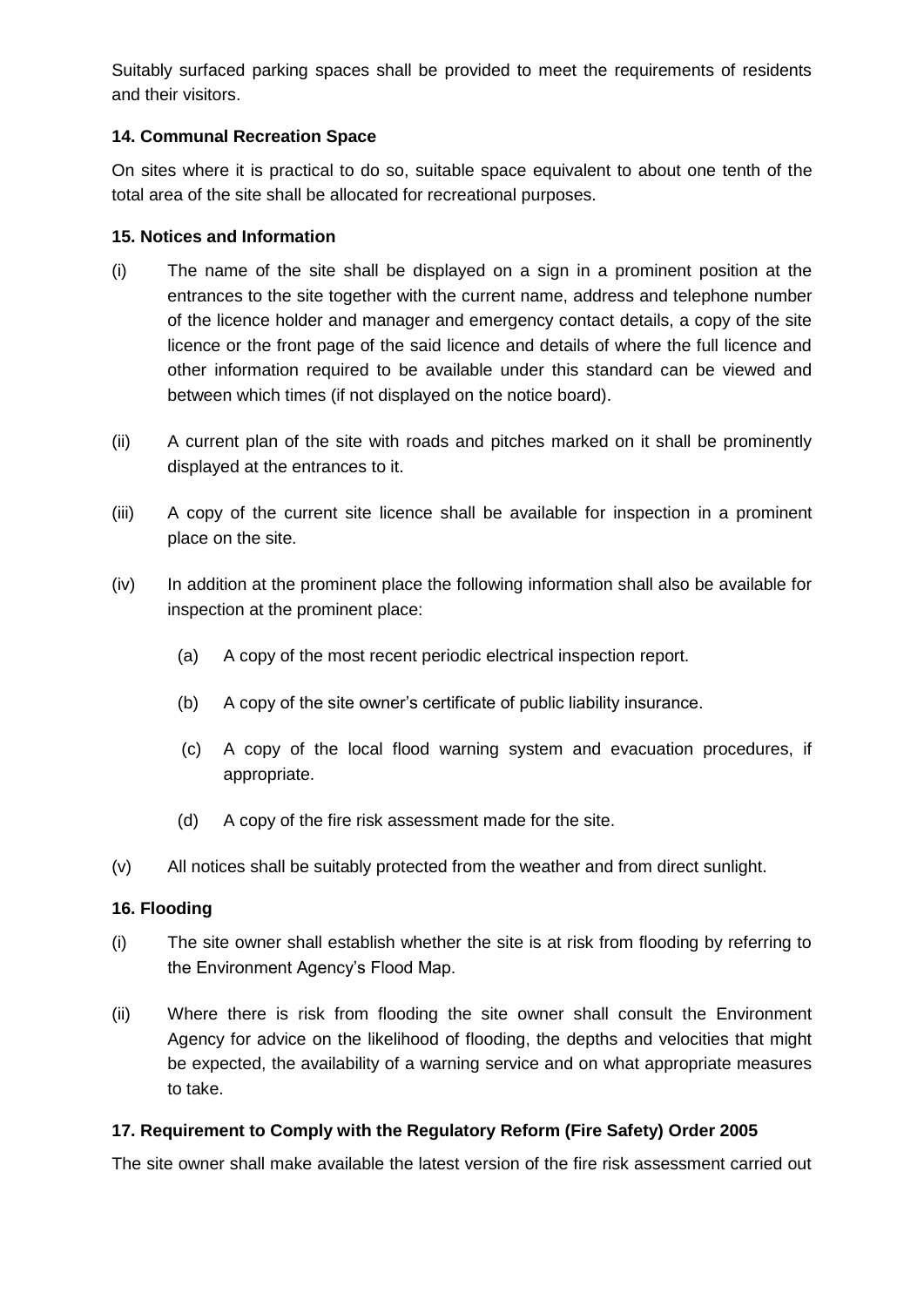under the Regulatory Reform (Fire Safety) Order 2005 for inspection by residents and when demanded, a copy of the risk assessment shall be made available to the local authority.

### **18. Fire safety measures where the Regulatory Reform (Fire Safety) Order 2005 does not apply (such as single unit sites and those sites solely occupied by family groups)**

(i) The standards in this paragraph only apply if the site is **not** subject to the Regulatory Reform (Fire Safety) Order 2005.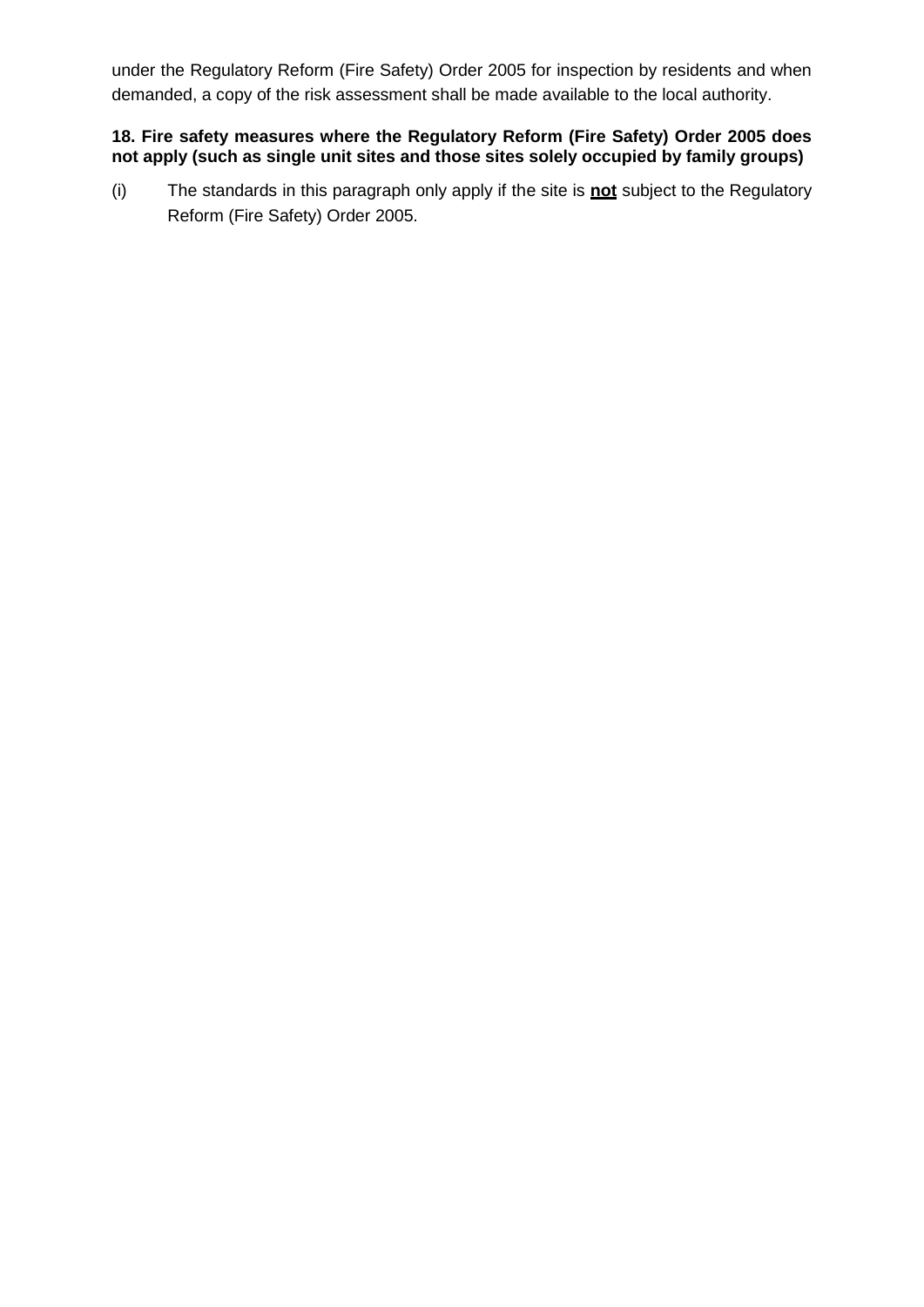# **Fire Points**

(ii) These shall be located so that no caravan or site building is more than 30 metres from a fire point. Equipment provided at a fire point shall be housed in a weatherproof structure, easily accessible and clearly and conspicuously marked "FIRE POINT".

# **Fire Fighting Equipment**

- (iii) Where water standpipes are provided:
	- (a) The water supply shall be of sufficient pressure to project a jet of water not less than 5 metres from the nozzle.
	- (b) There shall be a reel that complies with the current British or European Standard, with a hose not less than 35 metres long, having a means of connection to a water standpipe (preferably a screw thread connection) with a water supply of sufficient pressure and terminating in a small hand nozzle.
	- (c) Hoses shall be housed in a red box and marked "HOSE REEL". Access to the fire point shall not be obstructed or obscured.
- (iv) Where hydrants are provided, hydrants shall conform to the current British or European Standard.
- (v) Access to hydrants and other water supplies shall not be obstructed or obscured.
- (vi) Where standpipes are not provided or the water pressure or flow is not sufficient, each fire point shall be provided with water extinguishers (2 x 9 litres) which comply with the current British or European Standard.

# **Fire Warning**

(vii) A suitable means of raising the alarm in the event of a fire shall be provided at each fire point.

# **Maintenance and Testing of Fire Fighting Equipment**

- (viii) All alarm and firefighting equipment shall be installed, tested and maintained in working order by persons who are qualified in the particular type of work being undertaken and be available for inspection by, or on behalf of, the licensing authority or the Fire and Rescue Service.
- (ix) A record shall be kept of all testing and remedial action taken.
- (x) All equipment susceptible to damage by frost shall be suitably protected.

# **Fire Notices**

(xi) A clearly written and conspicuous notice shall be provided and maintained at each